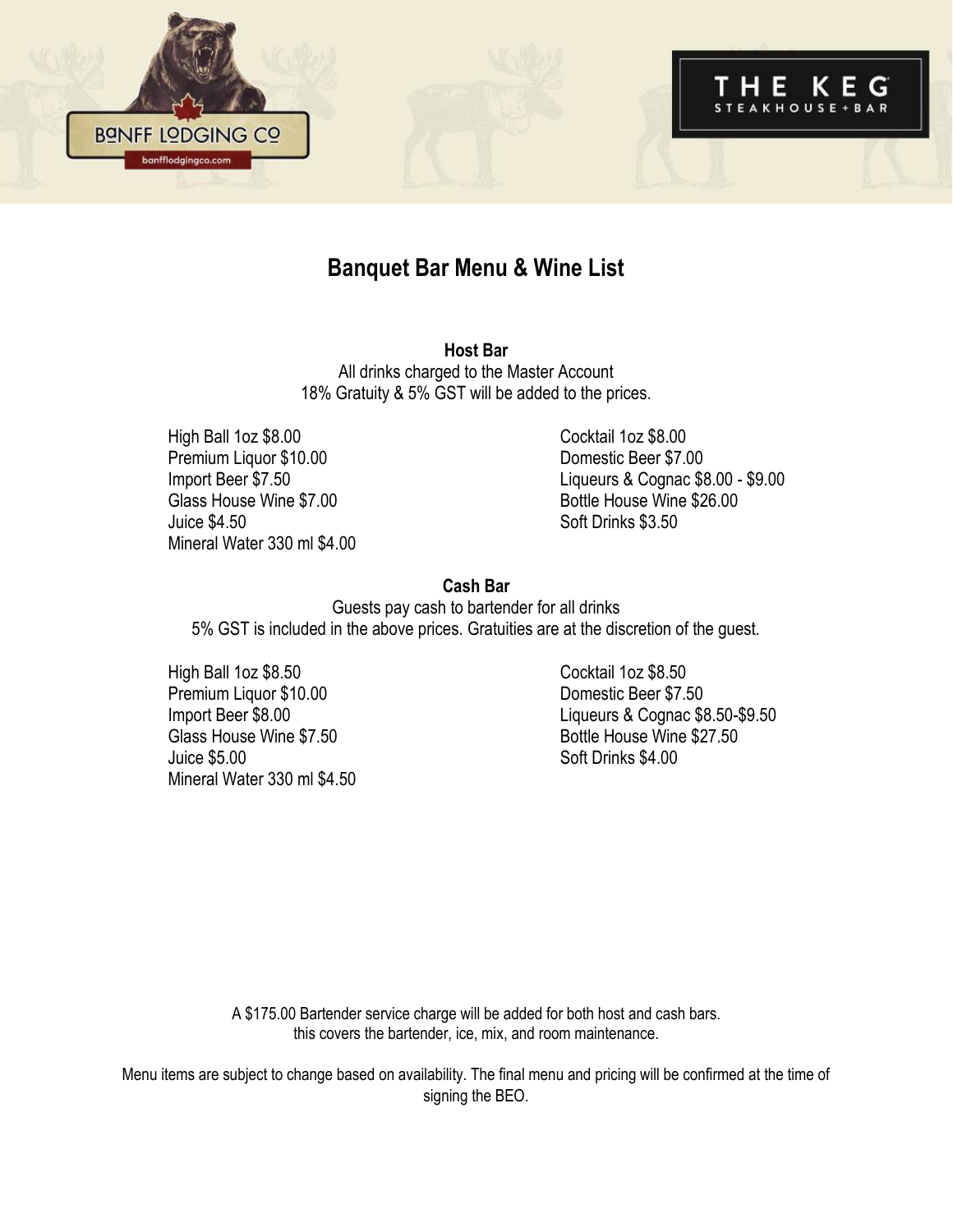



# STEAKHOUSE + BAR

#### **Wine List**

#### **Pinot Noir**

Concannon "Selected Vineyards" Pinot Noir - California - \$28 Kim Crawford Pinot Noir - South Island, New Zealand - \$46 Quails' Gate Pinot Noir - Okanagan Valley, B.C. - \$48 Meiomi Pinot Noir - California - \$54 Stoller Pinot Noir – California - \$64

#### **Syrah, Shiraz, & Blends**

Jacob's Creek Shiraz - South Eastern Australia - \$30 Inception Shiraz, Petit Verdot & Mourvèdre - West Cape, South Africa - \$32 E. Guigal Syrah, Grenache & Mourvèdre - Côtes du Rhône, France - \$40 Blasted Church Syrah - Okanagan Valley, B.C. - \$52 MollyDooker "The Boxer" Shiraz - McLaren Vale, Australia - \$56 Louis Bernard Syrah, Grenache & Mourvèdre - Châteauneuf du Pape, France - \$68

#### **Zins & Other Spicy Reds**

Lopez de Haro Crianza Tempranillo & Garnascha – Rioja, Spain- \$32 Masi "Bonacosta" Valpolicella - Veneto, Italy - \$36 Hess Select "reo" Petite Sirah, Syrah & Zinfandel – California - \$45 Caymus Vineyards Zinfandel - California - \$78 The Prisoner Zinfandel, Cabernet & Syrah - Napa Valley, California - \$87 Cypress vineyards Zinfandel – Central Coast, California - \$38 Masi Amarone "Costasera" Corvina & Rondinella - Valpolicella, Italy - \$77

#### **Cabernet Sauvignon & Blends**

Banfi "Col Di Sasso" Cabernet & Sangiovese - Tuscany, Italy - \$31 Robert Mondavi "Woodbridge" Cabernet Sauvignon - California - \$36 Sumac Ridge "Cellar Selection" Cabernet & Merlot - Okanagan Valley, B.C. - \$ 38 Sandhill Cabernet & Merlot - B.C. - \$44 Majella "The Musician" Cabernet & Shiraz - Coonawarra, Australia - \$49 J. Lohr Estates "Seven Oaks" Cabernet Sauvignon - Paso Robles, California - \$ 52 Graceland Cabenet Sauvignon - Stellenbosch, South Africa - \$58 Shafer "One Point five" Cabernet Sauvignon – Napa Valley, California - \$162 Kenwood "Jack London" Cabernet Sauvignon - Sonoma Mountain, California - \$63 Beringer Cabernet Sauvignon - Knights Valley, California - \$74 Stags' Leap Winery Cabernet Sauvignon – Napa Valley, California - \$84 Freemark Abbey Cabernet Sauvignon – Nappa Valley - \$88 Duckhorn Cabernet Sauvignon - Napa Valley, California - \$120 Caymus Vineyards Cabernet Sauvignon - Napa Valley, California - \$130 Torres "Gran Cornoas" Reserva Cabernet Sauvignon – Penedes Spain - \$42 Chateau Larose – Trintaudon Cabernet & Merlot – Bordeaux, France - \$52 Black Hills "Nota Bene" Cabernet & Merlot – Okanagan Valley, BC - \$95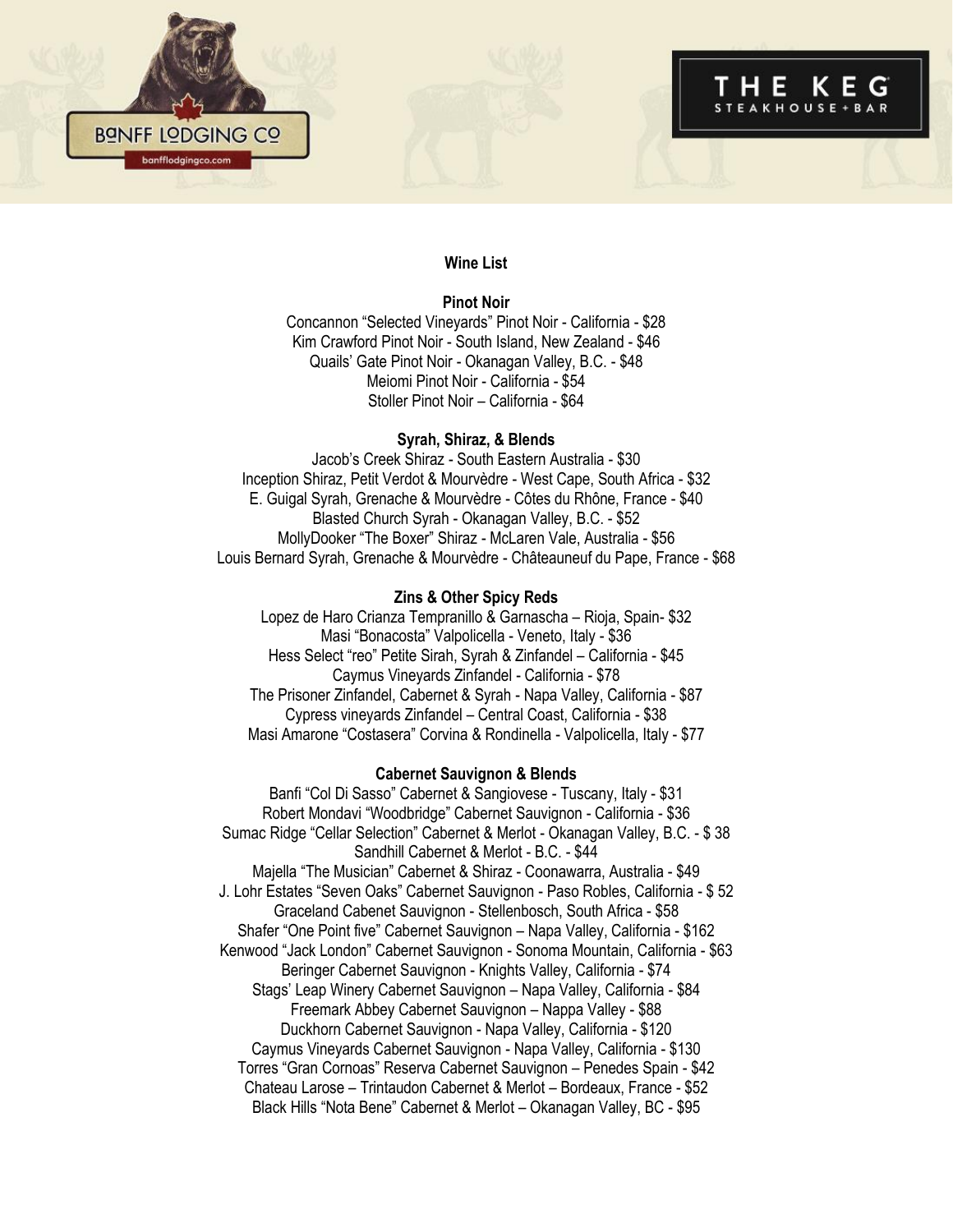



#### **Merlot**

Jackson-Triggs "Proprietors' Selection" Merlot - International - \$26 Tommasi "Le Prunee" Merlot – Veneto, Italy - \$36 Charles Smith "The Velvet Devil: Merlot – Washington State - \$42 See Ya Later Ranch "Majors Black" Merlot Blend – Okanagan Valley, BC – \$42 J. Lohr Estates "Los Osos" Merlot - Paso Robles, California - \$54 Corcelettes Merlot - Similkameen Valley BC - \$52

#### **Alternative Reds**

Conundrum Zinfandel & Petite Syrah – California - \$50 Bousquet Organic Malbec - Mendoza, Argentina - \$38 Bodega Garzon Cabernet Franc & Tannat - Uruguay - \$40 Norton "Privada" Malbec, Merlot & Cabernet - Mendoza, Argentina - \$44 Pazzo Sangiovese & Cabernet - Napa Valley, California - \$66 Tinhorn Creek Cabernet Franc – Okanagan Valley, BC - \$50 Con Suv Organic Cabernet, Carmenere & Syrah – Chile - \$31 Ruffino "11 Ducale" Sargiovec & Merlot – Tuscany, Italy - \$40

Please add 18% gratuity and 5% GST to above prices